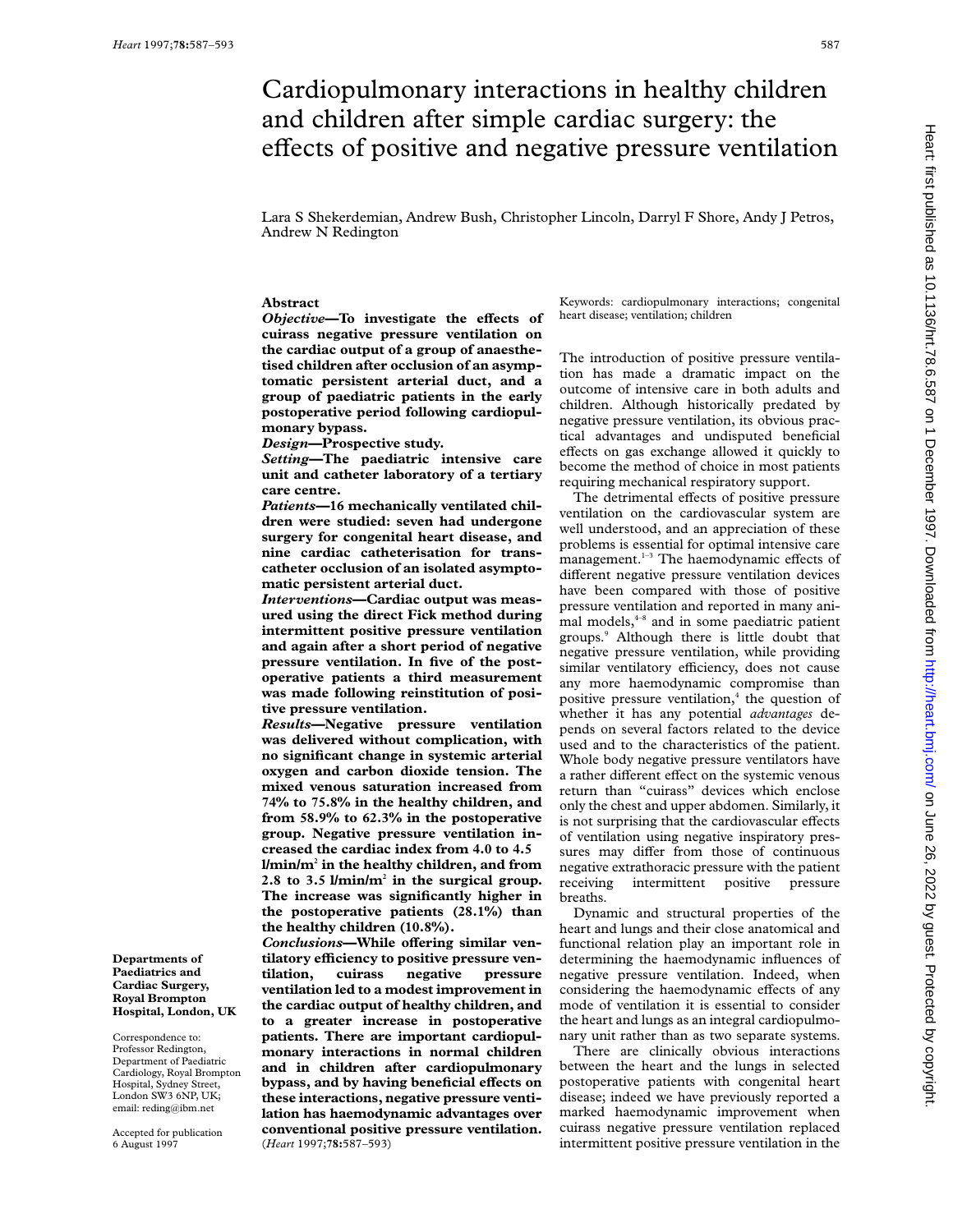*Table 1 Patient details, showing haemodynamics before occlusion of patent arterial duct for group 1 patients, and surgical details for group 2 patients*

| Group 1 |                |                |            |                          |                                       | Group 2 |                |                |                           |                                  |  |  |
|---------|----------------|----------------|------------|--------------------------|---------------------------------------|---------|----------------|----------------|---------------------------|----------------------------------|--|--|
| Patient | Weight<br>(kg) | Age<br>(vears) | Diagnosis  | Op:Os<br>(pre-occl)      | PA pressure<br>$(\text{pre})$ $S/D/M$ | Patient | Weight<br>(kg) | Age<br>(vears) | Diagnosis                 | Operation                        |  |  |
|         | 12.6           | 3.0            | <b>PDA</b> | 2.6:1                    | 23/11/18                              | 10      | 7.0            | 0.8            | <b>TGA</b>                | Mustard                          |  |  |
| 2       | 12.5           | 2.5            | <b>PDA</b> | $\overline{\phantom{0}}$ | 25/11/17                              | 11      | 49.0           | 13.4           | Constrictive pericarditis | Pericardectomy, TV repair        |  |  |
| 3       | 55.5           | 10.8           | <b>PDA</b> | 2.5:1                    | 24/10/17                              | 12      | 5.8            | 0.6            | Partial AVSD, cleft MV    | AVSD closure + MV repair         |  |  |
| 4       | 9.8            | 1.4            | <b>PDA</b> | 2:1                      | 25/7/22                               | 13      | 7.0            | 1.3            | VSD                       | Closure VSD                      |  |  |
| 5       | 10.1           | 0.5            | <b>PDA</b> | 1.6:1                    | 25/8/17                               | 14      | 12.6           | 4.7            | Congenital MV disease     | MV repair                        |  |  |
| 6       | 53.2           | 14.0           | <b>PDA</b> | $\overline{\phantom{0}}$ | 15/4/8                                | 15      | 14.1           | 3.7            | VSD, mild PS              | Closure VSD, pulmonary valvotomy |  |  |
| 7       | 12.2           | 1.7            | <b>PDA</b> | 2:1                      | 30/12/18                              | 16      | 8.2            | 1.3            | VSD                       | Closure VSD                      |  |  |
| 8       | 31.6           | 5.6            | <b>PDA</b> | 2.1:1                    | 14/5/9                                |         |                |                |                           |                                  |  |  |
| 9       | 23.8           | 9.0            | <b>PDA</b> | 1.5:1                    | 24/8/15                               |         |                |                |                           |                                  |  |  |

–, data not available; AVSD, atrioventricular septal defect; MV, mitral valve; PA, pulmonary artery; PS, pulmonary stenosis; Qp:Qs, pulmonary to systemic blood flow ratio; TGA, transposition of the great arteries; TV, tricuspid valve; VSD, ventricular septal defect.

> early postoperative period following tetralogy of Fallot repair or total cavopulmonary connection.10 In this study we have therefore compared and contrasted the effects of cuirass negative pressure ventilation with conventional intermittent positive pressure ventilation on the cardiac output of a different group of children in the early postoperative period following cardiac surgery, and a group of anaesthetised children with structurally normal hearts.

# **Methods**

#### PATIENTS

The effects of negative pressure ventilation on the cardiac output were studied on 16 mechanically ventilated children, of whom nine had a structurally normal heart (group 1), and seven had undergone surgery for congenital heart disease (group 2). At the time of study, no child had any evidence of an intracardiac shunt, and all children had radiologically clear lung fields on a routine chest *x* ray.

# *Group 1*

Nine children (four boys, five girls, median age three years) were studied following successful transcatheter occlusion of an asymptomatic isolated persistent arterial duct under general anaesthesia. Patient details are given in table 1. No patient in this group had ever been oxygen dependent, had previously undergone heart or lung surgery, or was receiving any cardiac drugs or bronchodilator treatment at the time of study. Children were excluded from the study if a routine postocclusion angiogram showed evidence of residual ductal flow.

It is the policy of our unit to perform cardiac catheterisation under general anaesthesia. All children were orally premedicated with 1.5 mg/ kg trimeprazine, 30 µg/kg atropine, and 0.5 mg/kg morphine (Triatromorph, Royal Brompton Hospital, London, UK) one to two hours before the procedure. Anaesthesia was induced with an inhalational agent  $(1-2\%$  isoflurane in 100% oxygen; two patients) or with an intravenous bolus of thiopentone (Intraval Sodium, Rhône-Poulenc Rorer, Eastbourne, UK; 4–7 mg/kg; seven patients). All patients then received an intravenous bolus of atracurium (400–650 µg/kg; Tracrium, Wellcome, Manchester, UK). Anaesthesia was subsequently maintained with an intravenous infusion of midazolam (100–150 µg/kg/h; Hypnovel, Roche, Hertfordshire, UK), and regular intravenous boluses of fentanyl (2–3 µg/kg; Sublimaze, Janssen, High Wycombe, Buckinghamshire, UK), and atracurium (150-250 µg/ kg). Nitrous oxide was not used for maintenance of anaesthesia as its molecular mass (44) would have rendered it indistinguishable from carbon dioxide for the purpose of respiratory mass spectrometry (see below).

The pulmonary to systemic flow ratio was calculated in seven of the nine patients before duct occlusion (table 1). All children had an aortogram before the study, and patent arterial ducts were occluded using a 12 mm umbrella device (Bard, Galway, Ireland; patient 3), or one or more 5 mm detachable coils (William Cook Europe, Denmark). Following duct occlusion, a 4 F pigtail catheter (Cordis Europa, The Netherlands) was positioned in the descending aorta for arterial blood sampling, and a 6 F Berman angiographic catheter (Arrow International, Reading, Pennsylvania, USA) in the right atrium or right ventricle for mixed venous blood samples.

# *Group 2*

This group consisted of seven children (four boys, three girls, median age 1.3 years) who were ventilated on the paediatric intensive care unit in the early postoperative period following open heart surgery. Cardiac output measurements were made between three and six hours after discontinuing cardiopulmonary bypass. Anthropometric data and details of cardiac surgery are given in table 1. None of these patients had previously undergone cardiac catheterisation, and so preoperative shunts where present—had not been measured.

Children were selected for study on the basis of various criteria. Only patients who were considered haemodynamically stable at the intended time of study were included. Studies were carried out only on patients in whom rapid ventilatory weaning was not intended, and continued sedation would therefore have been part of the standard early postoperative management. All patients were receiving intravenous infusions of dopamine (3–8 µg/kg/ min) at the time of study and no child was receiving more than one inotropic agent. All children were receiving an intravenous infusion of vecuronium (Norcuron, Organon-Teknika, Cambridge, UK) at a dose of 40–80 µg/kg/h, and were fully sedated with intravenous morphine (20–40 µg/kg/h) and midazolam (100–300 µg/kg/h). No changes were made to pharmacotherapy in terms of inotropic support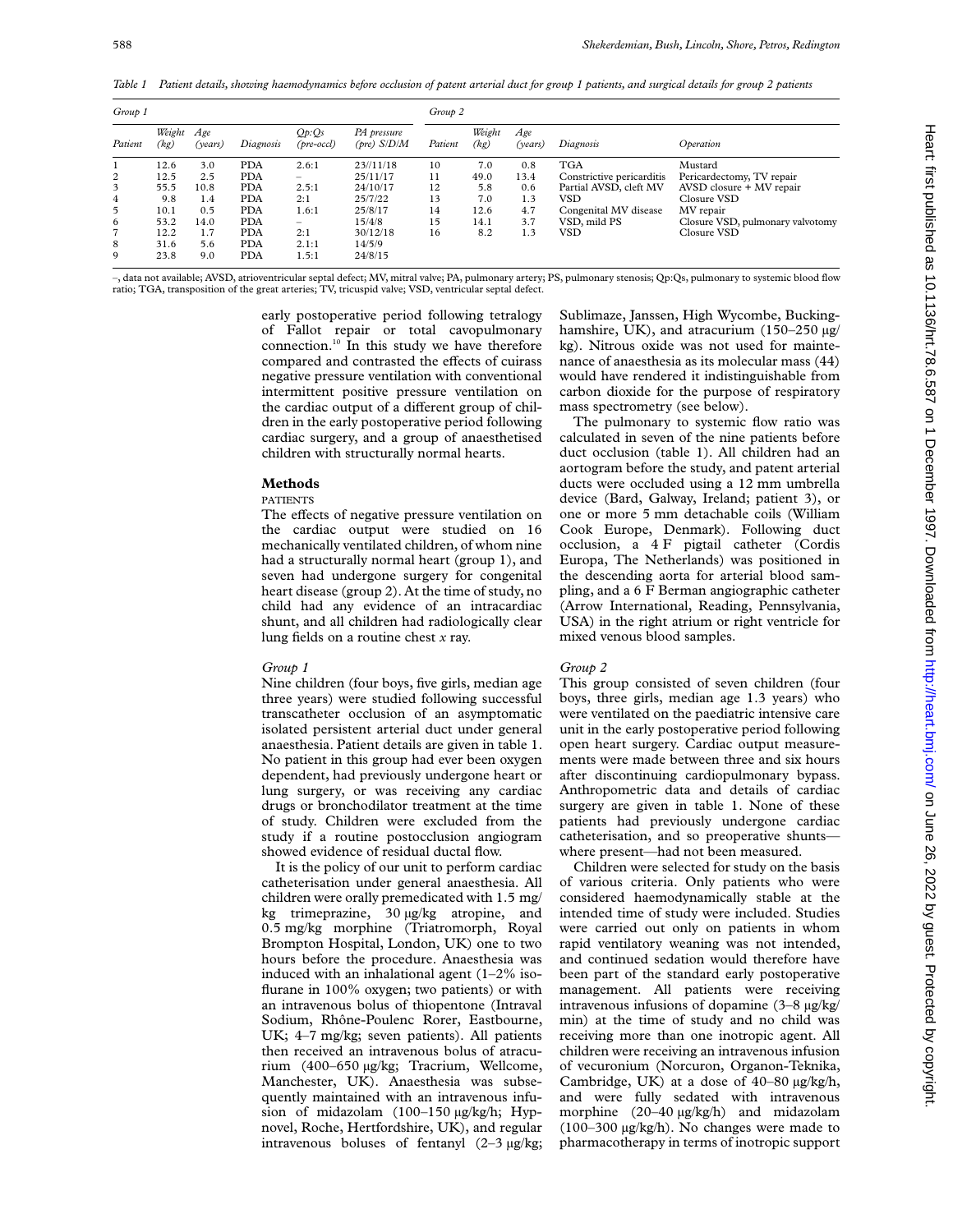

*Figure 1 Cuirass negative pressure ventilation in a postoperative patient who was studied four hours after closure of a ventricular septal defect.*

or colloid administration during the study period.

Patients in group 2 had indwelling peripheral arterial (five patients) or left atrial catheters (two patients), and pulmonary arterial catheters for arterial and mixed venous blood sampling, respectively.

# PROCEDURES

*Ventilation*

All patients were intubated with cuffed endotracheal tubes (Mallinckrodt Medical, Northampton, UK), and were initially ventilated using volume cycled intermittent positive pressure ventilation (Servo ventilator 900C, Siemens Medical Systems, Solna, Sweden).

Negative pressure ventilation was delivered using the Hayek external high frequency oscillator (Medicom, Hendon, Middlesex, UK). This consists of a flexible cuirass which is attached to a fully programmable bedside power unit. The cuirass was placed over the patient's chest and upper abdomen, and sealed easily using Velcro straps placed around a bean filled pillow on which the patient was lying (fig 1).

The ventilatory settings during intermittent positive pressure ventilation and negative pressure ventilation are given in table 2; and during negative pressure ventilation these were adjusted to give similar end tidal carbon dioxide levels and minute volumes to those used

*Table 2 Ventilatory variables during intermittent positive pressure ventilation (IPPV) and negative pressure ventilation (NPV)*

| <b>IPPV</b>           | NPV                 |  |  |
|-----------------------|---------------------|--|--|
| 150 to 220            | 140 to 220          |  |  |
| $15$ to $22$          | $30 \text{ to } 50$ |  |  |
| $10 \text{ to } 15$   | $5$ to $7$          |  |  |
|                       |                     |  |  |
| $+16$ to $+20$        | $-18$ to $-24$      |  |  |
| $+18$ to $+23$        |                     |  |  |
| $0$ to $2$            | $+1$ to $+4$        |  |  |
| $+5$ to $+9$          | $-6$ to $-9$        |  |  |
|                       | $+3$ to $+5$        |  |  |
| $0.25$ to $0.35$      | as IPPV             |  |  |
| $0.3 \text{ to } 0.6$ | as IPPV             |  |  |
|                       |                     |  |  |

 $P_{insp}$ , inspiratory pressure;  $P_{exp}$ , expiratory pressure;  $P_{aw}$ , mean airway pressure; Fio<sub>2</sub>, inspired oxygen fraction.

during positive pressure ventilation. The inspired oxygen fraction was not altered when the mode of ventilation was changed. Patients remained intubated throughout the study period, and during negative pressure ventilation, the positive pressure ventilator was used to provide a constant flow of inspired oxygen, with a trigger sensitivity of  $-4$  cm H<sub>2</sub>O to deliver a brief period of pressure support of 3 to 5 cm  $H_2O$ . This was necessary to overcome airway resistance from the endotracheal tube.

#### *Patient monitoring*

All patients had surface monitoring of heart rate and peripheral oxygen saturation, noninvasive monitoring of end tidal carbon dioxide, and invasive monitoring of systemic blood pressure. Patients in group 2 had additional monitoring of pulmonary arterial pressure.

#### *Cardiac output measurement*

Pulmonary blood flow was calculated using the direct Fick method. This requires steady state measurement of oxygen consumption and of arterial and mixed venous oxygen content. All children in group 1 had angiographic confirmation of complete arterial duct occlusion, and no patient in either group had echocardiographic evidence of any additional intracardiac shunt at the time of study. Pulmonary blood flow was therefore assumed to be equal to systemic, and hence cardiac, output.

Oxygen consumption was measured using on line respiratory mass spectrometry. The Amis 2000 mass spectrometer (Innovision A/S, Odense, Denmark) was adapted for use in ventilated patients, and the mixed expirate method was used for on line measurement of oxygen consumption.11 12 We have previously described in detail our method of measurement of oxygen consumption, together with the modifications required for gas collection within the ventilator circuit.<sup>10</sup>

#### *Protocol*

The protocol for this study was approved by the ethics committee at the Royal Brompton Hospital, and informed consent was obtained from parents.

Before starting the cardiac output study, blood was sent for haemoglobin estimation. The cuff of the endotracheal tube was inflated (leakage around the tube was excluded by sampling for carbon dioxide with a probe connected to a mass spectrometer inlet) to ensure collection of all expired gas. Oxygen consumption monitoring was started, and a cardiorespiratory steady state was established with a stable systemic blood pressure and heart rate. At the end of a 15 minute period of steady state recording during intermittent positive pressure ventilation, a cardiac output measurement was made. A cuirass of the appropriate size was then fitted over the patient's chest, and negative pressure ventilation was begun, using the same inspired oxygen fraction. Rate and pressures during negative pressure ventilation were adjusted to maintain a similar minute volume and end tidal carbon dioxide to intermittent positive pressure ventilation, and at the end of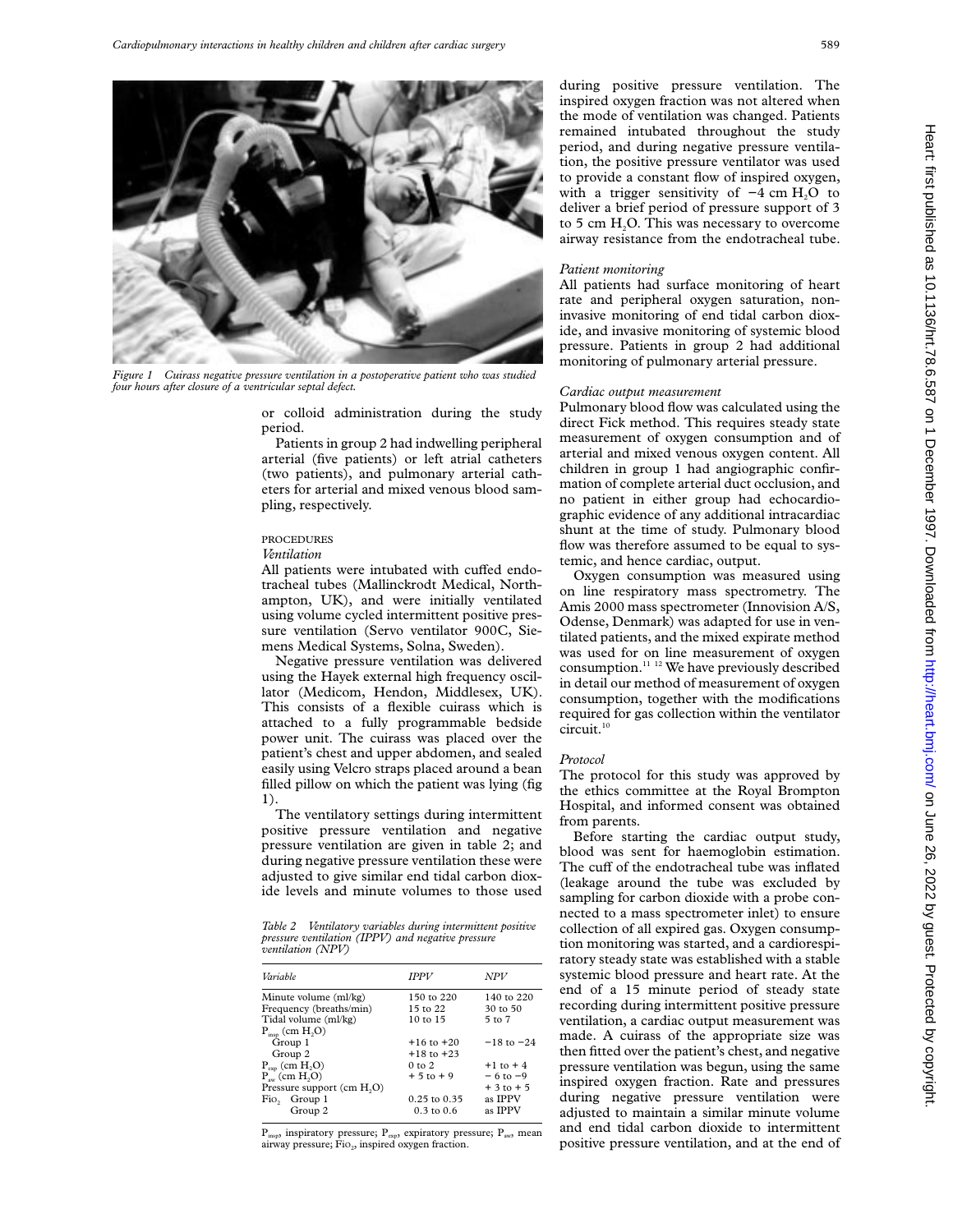*Table 3 Haemodynamic variables for individual patients during initial period of positive pressure ventilation (IPPV), negative pressure ventilation (NPV), and in selected patients following reinstitution of positive pressure ventilation (IPPV<sub>2</sub>)* 

| Patient | Cardiac index $(l/min/m2)$ |      |          | $V_O$ , (ml/min/m <sup>2</sup> ) |     |          | a-v Difference (ml/dl) |      |                   | $MV$ saturation $(\%)$ |            |                   |
|---------|----------------------------|------|----------|----------------------------------|-----|----------|------------------------|------|-------------------|------------------------|------------|-------------------|
|         | <b>IPPV</b>                | NPV  | $IPPV$ , | <b>IPPV</b>                      | NPV | $IPPV$ , | <b>IPPV</b>            | NPV  | IPPV <sub>2</sub> | IPPV                   | <b>NPV</b> | IPPV <sub>2</sub> |
| 1       | 2.70                       | 2.82 |          | 119                              | 116 |          | 4.39                   | 4.11 |                   | 73.8                   | 75.5       |                   |
| 2       | 5.41                       | 6.10 |          | 179                              | 190 |          | 3.31                   | 3.12 |                   | 74.0                   | 75.8       |                   |
| 3       | 4.10                       | 4.57 |          | 164                              | 163 |          | 4.00                   | 3.50 |                   | 77.3                   | 78.9       |                   |
| 4       | 4.36                       | 4.91 |          | 218                              | 223 |          | 5.00                   | 4.54 |                   | 71.1                   | 74.2       |                   |
| 5       | 4.29                       | 4.18 |          | 146                              | 141 |          | 3.40                   | 3.36 |                   | 78.3                   | 77.7       |                   |
| 6       | 3.78                       | 4.10 |          | 197                              | 219 |          | 5.20                   | 5.24 |                   | 71.6                   | 72.0       |                   |
| 7       | 3.00                       | 3.35 |          | 134                              | 132 |          | 4.50                   | 4.00 |                   | 68.7                   | 71.9       |                   |
| 8       | 3.08                       | 3.77 |          | 135                              | 156 |          | 4.39                   | 4.14 |                   | 75.4                   | 77.2       |                   |
| 9       | 5.23                       | 6.09 |          | 205                              | 198 |          | 3.92                   | 3.25 |                   | 77.0                   | 78.4       |                   |
| 10      | 2.40                       | 3.20 |          | 155                              | 181 |          | 6.46                   | 5.69 |                   | 58.4                   | 63.3       |                   |
| 11      | 1.50                       | 1.83 | 1.59     | 88                               | 108 | 108      | 5.98                   | 5.90 | 6.79              | 55.2                   | 55.1       | 50.4              |
| 12      | 1.10                       | 1.38 | 1.24     | 103                              | 125 | 131      | 9.36                   | 9.05 | 10.6              | 46.0                   | 48.8       | 41.0              |
| 13      | 2.54                       | 2.77 | 2.70     | 213                              | 209 | 216      | 8.37                   | 7.54 | 7.86              | 54.0                   | 58.1       | 57.2              |
| 14      | 6.82                       | 8.00 | 8.30     | 290                              | 310 | 306      | 4.25                   | 3.84 | 3.70              | 71.0                   | 74.2       | 75.6              |
| 15      | 2.37                       | 4.08 | 2.71     | 120                              | 143 | 138      | 5.06                   | 3.50 | 5.10              | 67.1                   | 71.9       | 63.2              |
| 16      | 2.77                       | 3.26 |          | 173                              | 187 |          | 6.25                   | 5.74 |                   | 61.7                   | 64.7       |                   |

 $\dot{V}$ O<sub>2</sub>, oxygen consumption; a-v difference, arteriovenous oxygen difference; MV saturation, mixed venous oxygen saturation.

a 15 minute steady state period of negative pressure ventilation a second cardiac output measurement was made. The cuirass was then removed and positive pressure ventilation was reinstituted. A routine aortogram was performed in group 1 patients to confirm successful arterial duct closure. In five patients in group 2 patients a third cardiac output measurement was made after a further 15 minute period of intermittent positive pressure ventilation. No other therapeutic interventions were made during the study period.

#### STATISTICAL ANALYSIS

Data are expressed as mean (SD). Results within the two groups were analysed using an analysis of variance, with Bonferroni's correction for multiple comparisons. Between group data (group 1 *v* group 2) were compared using the Mann-Whitney U test. In all cases, the null hypothesis was rejected for p values of greater than 0.05.

# **Results**

The study proceeded without complication in all patients, and efficient ventilation was achieved easily during negative pressure ventilation. All children in group 1 had a satisfactory result from arterial duct occlusion, with no residual leak detectable on angiography following the procedure.

Data for individual patients are given in table 3, and group data are shown in table 4. Similar gas exchange was achieved during both modes of ventilation, as shown by the systemic arterial carbon dioxide tension and oxygen saturation, both of which were unchanged during negative pressure ventilation. Mean arterial blood pressure and heart rate within each group were also unchanged.

#### GROUP 1 (AFTER DUCT OCCLUSION)

The mean oxygen consumption was unchanged during negative pressure ventilation, but the mixed venous saturation and oxygen content increased significantly ( $p = 0.02$ ), and so the arteriovenous oxygen content difference fell from 4.23 (0.7) to 3.9 (1.2) ml/dl  $(p < 0.01)$ . The cardiac index fell slightly during negative pressure ventilation in patient 5 (by 2.3%), but increased in the remainder. The mean increase in cardiac index during negative pressure ventilation was  $10.8(7.1)\%$  (p < 0.01; fig  $2$ ).

# GROUP 2 (POSTOPERATIVE PATIENTS)

The oxygen consumption in the postoperative patients increased by 10.6% during negative pressure ventilation  $(p < 0.01)$ . The mixed venous oxygen saturation and content increased during negative pressure ventilation, from 58.9(8.0)% to 62.3(9.1)% ( $p = 0.03$ ). The arteriovenous oxygen difference thus fell

Table 4 Haemodynamic data for group 1 and group 2 during intermittent positive pressure ventilation (IPPV,  $A_1$  and  $A_2$ ), negative pressure ventilation *(NPV, B<sub>1</sub> and B<sub>2</sub>), and following reinstitution of IPPV (C<sub>2</sub>).* 

|                                       | Group 1    |              | Group 2           |                       |                        |                                                           |
|---------------------------------------|------------|--------------|-------------------|-----------------------|------------------------|-----------------------------------------------------------|
| Variable                              | А,<br>IPPV | $B_1$<br>NPV | A,<br><b>IPPV</b> | B <sub>2</sub><br>NPV | $C, \star$<br>$IPPV$ , | p<0.05                                                    |
| Haemoglobin (g/dl)                    | 11.8(1.2)  |              | 11.7(1.3)         |                       |                        |                                                           |
| Paco, (kPa)                           | 5.1(1.2)   | 5.3(1.3)     | 5.2(1.4)          | 5.3(1.4)              | 4.9(1.2)               |                                                           |
| Sao, $(\%)$                           | 97.9(2.3)  | 98.1 (1.9)   | 98.3(1.1)         | 98(1.4)               | 98.1(1.5)              | -                                                         |
| $CI$ (l/min/m <sup>2</sup> )          | 4.0(1.0)   | 4.5(1.1)     | 2.8(1.8)          | 3.5(2.2)              | 3.2(2.9)               | $A_1vB_1$ ; $A_2vB_2$ ; $A_1vA_2$                         |
| Increase in CI $(%)$                  |            | 10.8(7.1)    |                   | 28.1(21)              |                        | $B_1vB_2$                                                 |
| $\rm Vo_{2}$ (ml/min/m <sup>2</sup> ) | 166 (35)   | 171 (40)     | 163(71)           | 180 (68)              | 180 (68)               | $A_vB_v, A_vC_v$                                          |
| $MV$ saturation $(\%)$                | 74 (4.0)   | 75.8(3.0)    | 58.9 (8)          | 62.3(9.1)             | 57.5(13.1)             | $A_1vB_1$ ; $A_1vA_2$ ; $A_2vB_2$ ; $B_1vB_2$ ; $B_2vC_2$ |
| a-v Difference (ml/dl)                | 4.23(0.7)  | 3.9(1.2)     | 6.53(1.8)         | 5.88(1.9)             | 6.87(2.6)              | $A_1vB_1$ ; $A_1vA_2$ ; $A_2vB_2$ ; $B_1vB_2$ ; $B_2vC_2$ |
| MAP (mm Hg)                           | 75(11)     | 75 (12)      | 61(7)             | 59 (9)                | 60 (12)                | $A_1vA_2$ ; $B_1vB_2$                                     |
| Heart rate (beats/min)                | 108(27)    | 108(31)      | 138 (21.5)        | 138 (22)              | 129 (20)               | $A_1vA_2$ ; $B_1vB_2$                                     |

Values are mean (SD). Significant differences are indicated by  $p<0.05$ .

\*Five patients;

PacO<sub>2</sub>, arterial carbon dioxide tension; SaO<sub>2</sub>, systemic arterial oxygen saturation; CI, cardiac index; V<sub>O2</sub>, oxygen consumption; MV, mixed venous; a-v difference, arteriovenous oxygen content difference; MAP, mean arterial pressure.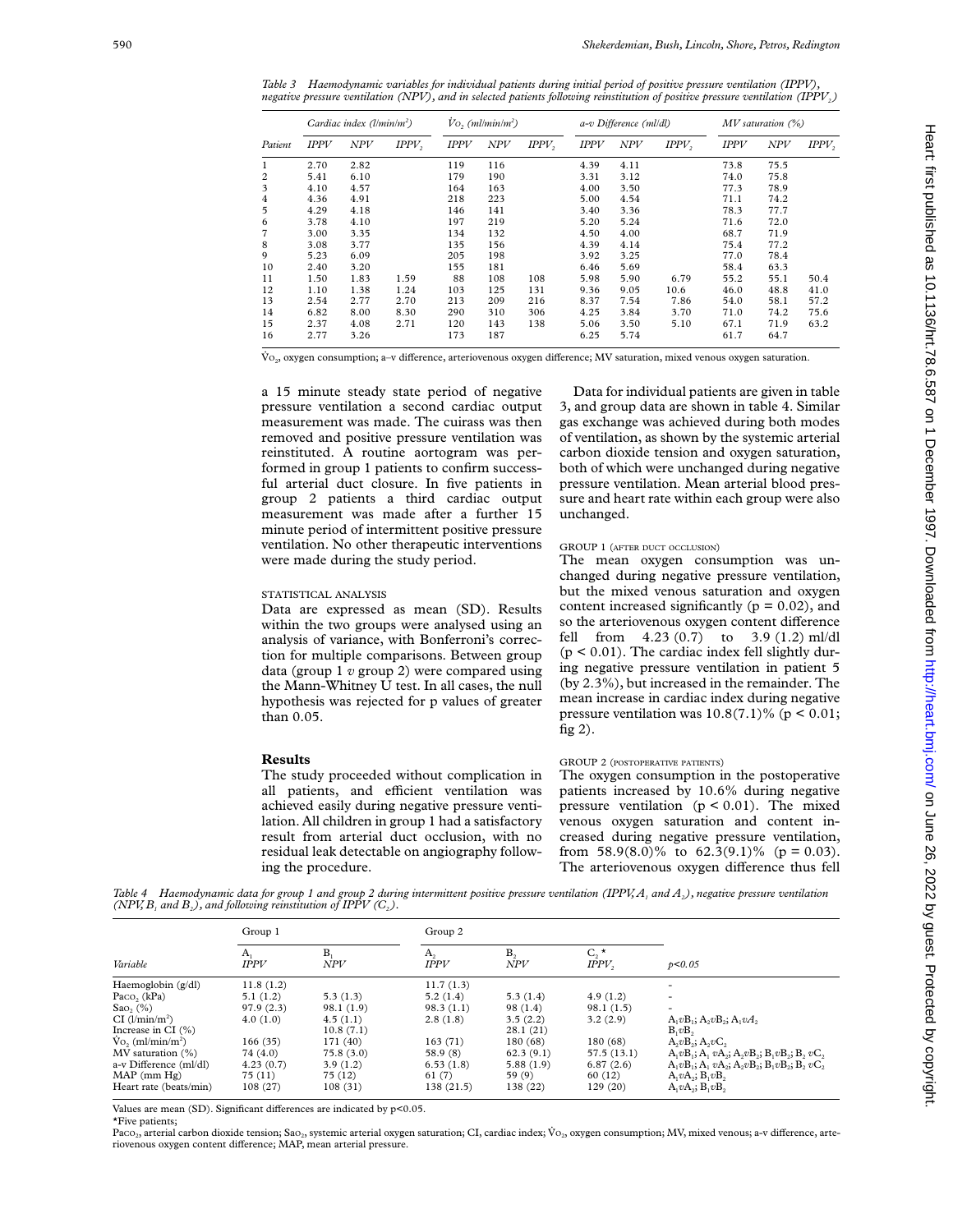

*Figure 2 Cardiac index during intermittent positive pressure and negative pressure ventilation in the two patient groups.*

from 6.5 (1.8) to 5.88 (1.9) ml/dl ( $p = 0.03$ ). The cardiac index increased in all patients during negative pressure ventilation, from 2.8 (1.8) to 3.5 (2.2)  $1/\text{min/m}^2$ , and the mean increase was  $28.1(21)\%$  (p < 0.001; fig 2). Following reinstitution of intermittent positive pressure ventilation, the oxygen consumption was unchanged, and the mixed venous saturation and oxygen content fell in the five patients in whom a third measurement was made  $(p = 0.01)$ . The cardiac index fell in four patients, and increased by 4% in the remaining child, but the overall change did not reach statistical significance.

### GROUP 1 *V* GROUP 2

The mixed venous oxygen saturation was significantly lower for group 2 than for group 1 during both intermittent positive pressure and negative pressure ventilation (group 1 *v* group 2:  $p = 0.001$  and  $p < 0.01$  for positive and negative pressure ventilation, respectively). The cardiac index during intermittent positive pressure ventilation was significantly lower for group 1 than for group 2 ( $p = 0.02$ ); but the difference during negative pressure ventilation was not significant ( $p = 0.07$ ). This was reflected by the *increase* in cardiac index during negative pressure ventilation, which was significantly higher in the postoperative patients than in the healthy children ( $p = 0.02$ ).

# **Discussion**

We have shown that negative pressure ventilation using a cuirass device improves the cardiac output of children with a healthy cardiorespiratory system and, encouragingly, further improves the cardiac output of children in the early postoperative period after cardiopulmonary bypass.

There is little doubt that in selected patients following repair of tetralogy of  $Fallot<sup>13</sup>$  or Fontan-like operations, $14$  where pulmonary

blood flow can be critically dependent on the pressure changes generated by spontaneous breathing, negative pressure ventilation may have an important role in patient management as a haemodynamic tool. Such profound physiological cardiopulmonary interactions do not exist in all patients requiring mechanical ventilation. Having previously shown a 15% to 80% improvement in cardiac output during negative pressure ventilation after right heart surgery,<sup>10</sup> we applied a similar protocol in a group of children undergoing other types of cardiac surgery, and in a group of healthy children with structurally normal hearts.

In 1948, Cournand *et al* showed that the cardiac output was reduced in patients receiving intermittent positive pressure ventilation by mask. This study—one of the first to investigate cardiopulmonary dynamics physiologically during mechanical ventilation—showed that the cardiac output was inversely related to right ventricular filling pressures, which were in turn directly influenced by the ventilatory settings.<sup>15</sup> We now know that the effects of intermittent positive pressure ventilation on the cardiovascular system are complex, multifactorial, and at least partially influenced by the cardiorespiratory status of the model being studied.

In the absence of a left to right shunt, the cardiac output is equivalent to systemic venous return, and for a given preload, right heart filling is influenced by the pressure gradient between the peripheral veins and the right atrium. By reducing this gradient, an increase in intrathoracic pressure thus lowers the cardiac output,<sup>16</sup> and the converse occurs with a reduction in intrathoracic pressure. There is little doubt that systemic venous return is a major determinant of cardiac output, but several studies have suggested that this may not be the only factor. Henning showed that in a healthy animal model receiving positive pressure ventilation with high levels of positive end expiratory pressure, an infusion of colloid did not restore the cardiac output despite an adequate increase in right ventricular volume, and suggested that there must be other determinants of cardiac output during mechanical ventilation.17 If the lungs are expanded beyond the functional residual capacity, a secondary increase in pulmonary vascular resistance results in an increase in right ventricular afterload. This may independently limit right ventricular stroke volume, and hence cardiac output. $^{\rm 18}$   $^{\rm 19}$ 

Various studies have reported the effects of positive pressure ventilation using high levels of positive end expiratory pressure on left ventricular performance. It has been suggested that impaired diastolic left ventricular compliance as a direct mechanical consequence of lung inflation, $20$  or as a result of leftward displacement of the interventricular septum during right ventricular filling, $21$  could limit the cardiac output during positive pressure ventilation. In certain patient groups, therefore, we should bear in mind the possibility of depression of left ventricular function with increasing mean airway pressure.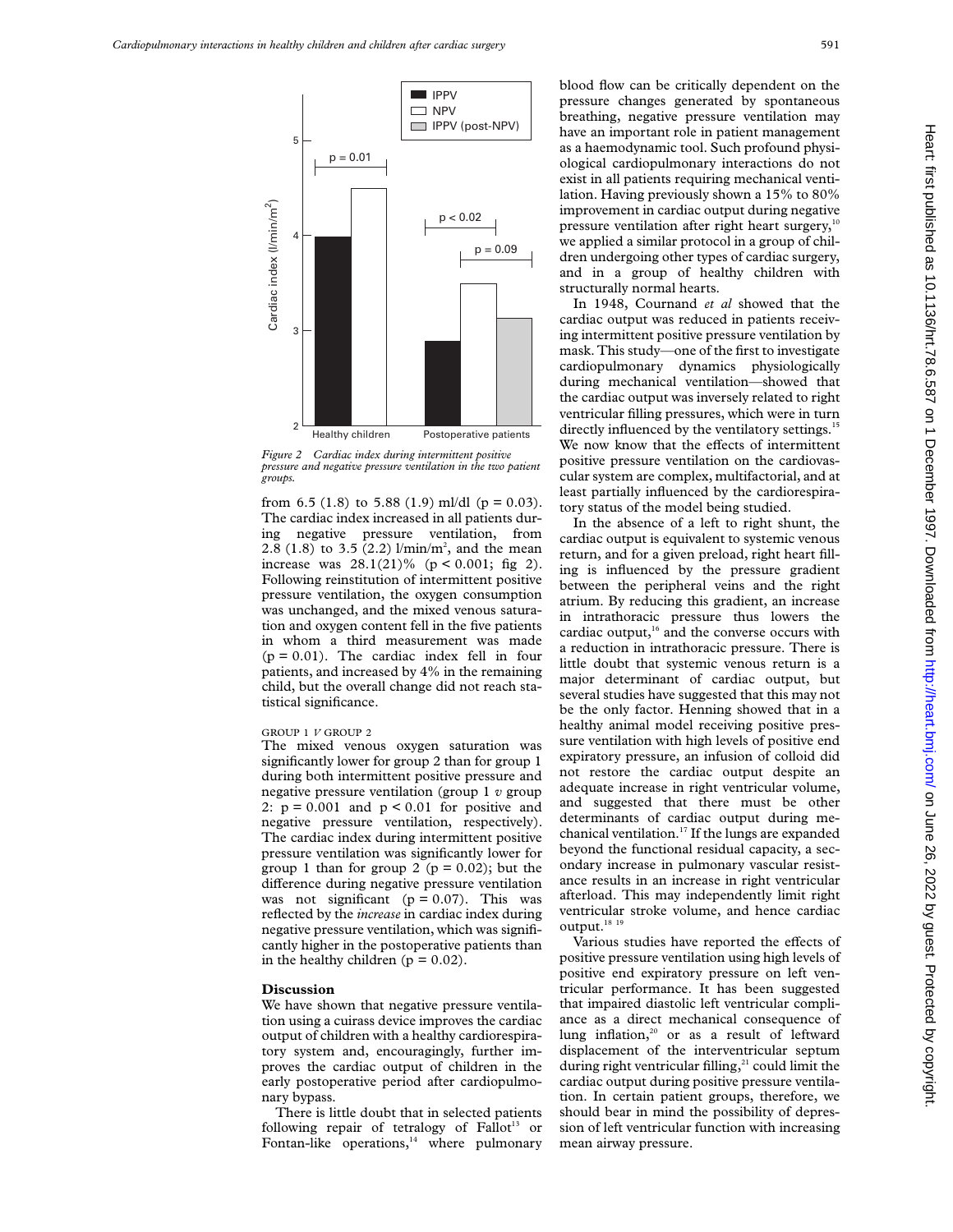Cardiopulmonary bypass and reperfusion result in an intense generalised inflammatory reaction. Activation of neutrophils, endothelium, platelets, complement, and the coagulation cascade leads to diffuse endothelial damage with an increase in vascular permeability. $22^{23}$ Multiorgan dysfunction occurs (albeit to the greater extent reversible), and a certain amount of pulmonary and myocardial injury is therefore an inevitable consequence of bypass. Alveolar and interstitial oedema, which may or may not be clinically apparent, reduce dynamic lung compliance—the ratio of the tidal volume to the peak inspiratory pressure<sup>24</sup>—and increase ventilation/perfusion mismatch. Therefore in post-bypass patients receiving positive pressure ventilation, of whom a significant proportion already require myocardial support, a higher mean airway pressure may be necessary to provide equivalent gas exchange in the less compliant lungs, potentially further jeopardising the cardiovascular system.

# MECHANISM FOR THE IMPROVEMENT IN CARDIAC OUTPUT DURING NEGATIVE PRESSURE VENTILATION

The major mechanisms by which positive pressure ventilation can influence the cardiac output have been discussed, but how was the improvement in cardiac output achieved in our study groups during cuirass negative pressure ventilation? Lockhat *et al* showed that the cardiacoutputofnormaldogs receiving thoracoabdominal negative pressure ventilation was significantly improved by augmentation of the systemic venous return—a phenomenon not present during whole body negative pressure ventilation or continuous positive pressure ventilation. <sup>5</sup> Skaburskis *et al* observed the same mechanism in dogs with non-cardiogenic pulmonary oedema receiving cuirass negative pressure ventilation. <sup>7</sup> It is highly unlikely that major changes in right ventricular afterload or left ventricular performance would have resulted from the relatively conservative mean airway pressure which we used during intermittent positive pressure ventilation. The Hayek oscillator is currently unique in its property of *actively* inducing the expiratory phase of ventilation. By doing so, it does not rely on the passive recoil which normally enables expiration in conventional positive and negative pressure ventilators.

We speculate that in our models of cuirass negative pressure ventilation, it is the differential effects on systemic venous return which are the most important determinants of the increases in cardiac output that were seen in both of our study groups. The increase in venous return may be further augmented in the post-bypass group by two mechanisms: first, negative pressure ventilation may improve lung compliance by ventilating around much lower mean airway pressures than intermittent positive pressure ventilation; second, by delivering active expiration, negative pressure ventilation may overcome the limitations to passive recoil which are present in the bypass injured lung.

LIMITATIONS OF THE STUDY

As far as we are aware, this is the first study that has compared and contrasted the effects of cuirass negative pressure ventilation and intermittent positive pressure ventilation on the cardiac output of healthy children and children who have undergone cardiac surgery. Cardiac output was measured using the direct Fick method, generally considered to be the most accurate method, and all our haemodynamic data were directly measured rather than derived or assumed.

For ethical reasons the protocol was specifically designed not to involve additional instrumentation or invasive monitoring, other than that routinely used in the catheter laboratory or on the paediatric intensive care unit. Thus, in the absence of pulmonary arterial and left atrial pressure monitoring, the pulmonary vascular resistance could not be calculated. It would have been informative to monitor the intrathoracic pressure when comparing two very different methods of ventilation, and particularly valuable with this protocol as it was necessary to deliver the inspiratory gas with a brief period of pressure support. This additional pressure support was necessary to overcome the flow resistance of the endotracheal tube and to allow an adequate minute volume, but may have partially obviated the beneficial effects of negative pressure ventilation.

In this study, our guidelines of intrathoracic pressure were the "mean airway pressure" during intermittent positive pressure ventilation, and "mean cuirass chamber pressure" during negative pressure ventilation. In previous studies involving invasive instrumentation of animals undergoing thoracotomy, or of adults undergoing open heart surgery, intrapericardial balloon catheters have been used to measure intrathoracic pressures.<sup>24</sup> Other groups have investigated the measurement of oesophageal pressure as a less invasive alternative to pericardial pressure, and have reported a reasonable correlation.<sup>25</sup> This may be an option for future studies in other clinical situations.

The children with a patent arterial duct had been exposed to higher than normal pulmonary blood flow before the study because of an (albeit small) arterial duct. They cannot therefore be considered truly "normal," as it is impossible to know the residual effects of the shunt on their subsequent cardiopulmonary haemodynamics following duct occlusion. Although the lack of invasive monitoring did not allow calculation of pulmonary vascular resistances, all patients had a normal preocclusion pulmonary arterial pressure, and as such they are as close to normality as is likely to be achieved in a clinical study of this kind.

# **CONCLUSION**

We have shown that negative pressure ventilation leads to a modest but significant improvement in cardiac output when compared to conventional intermittent positive pressure ventilation in healthy children, and further improves the cardiac output following open heart surgery. While none of the patients in these study groups required augmentation of